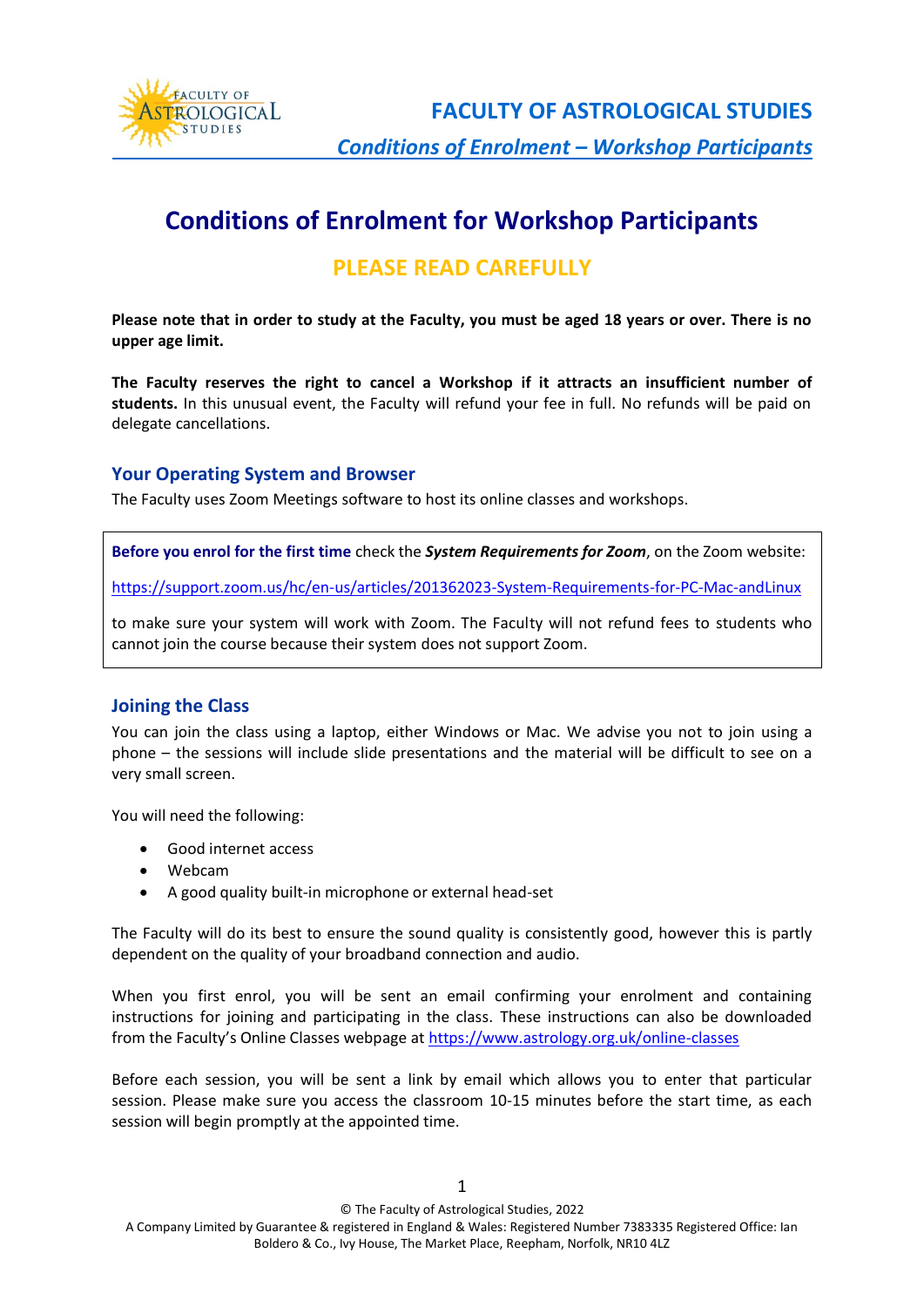

**FACULTY OF ASTROLOGICAL STUDIES**

#### **The Faculty Approach to Teaching**

The astrology taught by the Faculty uses a psychological approach. Students enrolling on the workshops need to be familiar with this approach as the tutor will not have time to introduce it during the workshops. If you are not a current Faculty student and are unsure if you should enrol, you can email the Online Learning Manager for more information at: [frances.clynes@astrology.org.uk](mailto:frances.clynes@astrology.org.uk)

#### **Charts Used in the Workshops**

The tutor is at liberty to use such material to illustrate the workings of astrology as is deemed appropriate for that class. This can include (for instance) notable or notorious people of history as well as historic events steeped in debate, controversy or revision. Use of such material is not to be deemed as necessarily countenancing the moral values, practices, identifications, prejudices, attitudes, lack of inclusivity or deeds of the past or present, or of any culture.

The tutor is also at liberty to employ technical astrological terms and pronouns that are in general and accepted usage within the astrological tradition or system practised by the tutor. These clarifications are made in full cognisance of contemporary race, gender, cultural and age sensitivities. This will be reflected in the selection, presentation and tone of course or seminar material.

If the right of the tutor to select relevant material as detailed above is not respected, a student may be required to leave a workshop to avoid the disruption of the learning experience for other students. If this happens, the student in question will **not** be eligible for a refund of the fees for that set of workshops.

#### **Your Tutor**

Your tutors' aim is to ensure that you have a rewarding and individually-supported learning experience. They will support you throughout the workshops, suggest extra reading, provide specific examples and generally ensure that you have all the guidance and feedback you need in response to any contributions you make during the interactive part of the workshops.

#### **English as a Second Language**

Students will need a good standard of reading, writing and speaking English to be able to take the course. If you are unsure of this, you can check your language on the following university access website: [http://www.open.ac.uk/courses/do-it/english-skills.](http://www.open.ac.uk/courses/do-it/english-skills) If you need to develop your language skills we advise that you take an English language course first.

#### **Refund Policy**

No refunds are payable unless you can prove exceptional circumstances or you have purchased a course 14 days prior to starting the tuition. In this case, you are entitled to a full refund if the tuition has not started or to a partial refund if the tuition starts within this 14-day period.